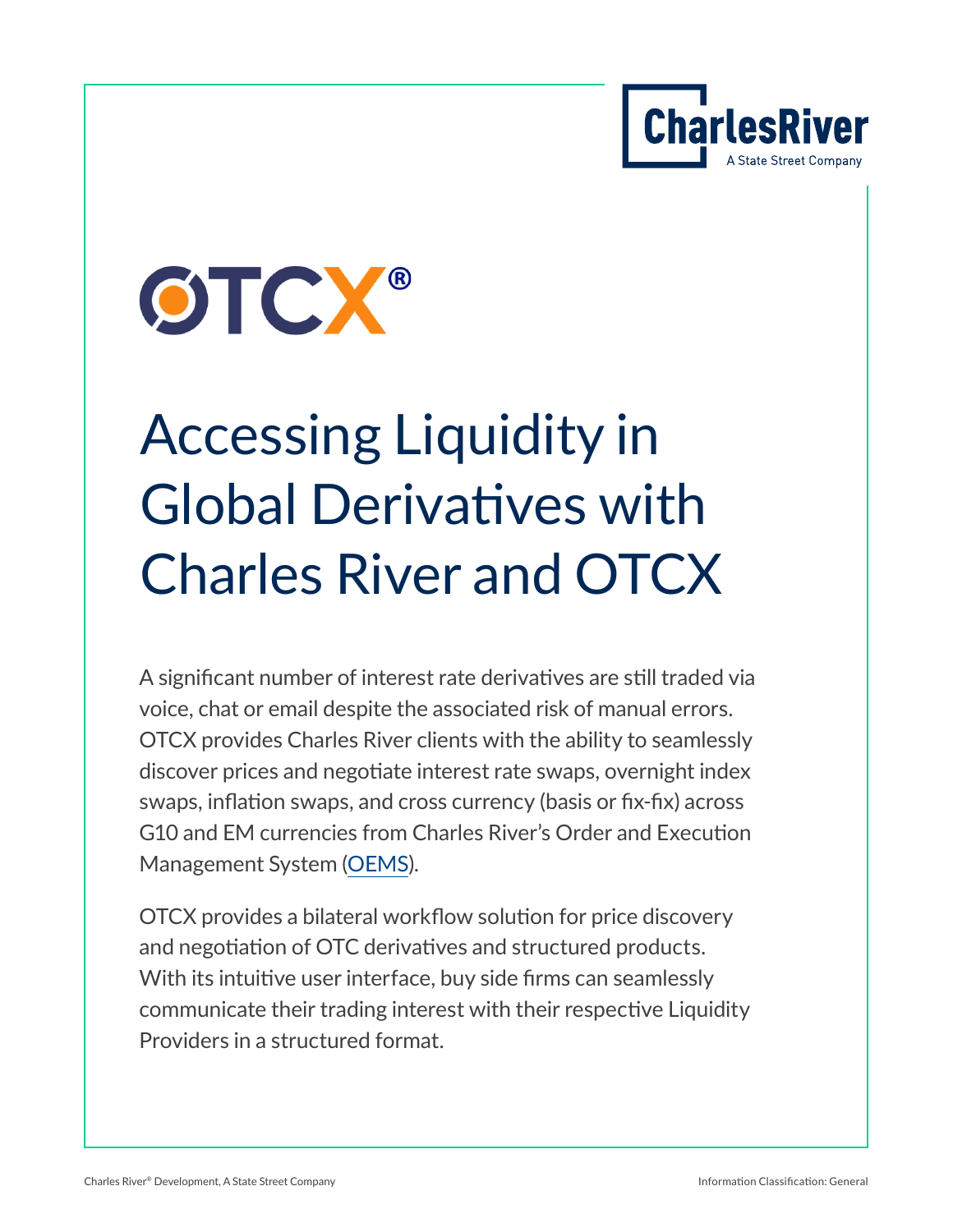

#### Product Coverage

- **·** IRS across 30+ currencies (spot, forward, broken tenor, MMS)
- **·** OIS, FRA, FRA vs OIS
- **·** Basis, Xccy (float-float, fix-float, fix-fix)
- **·** Inflation, TRS, ASW
- **·** Swaptions (spot, mid-curve), Caps/Floors



#### Key Benefits

- **·** Streamline new risk and portfolio operations for off MTF / SEF products
- **·** Designed to reduce trading errors with economic terms fully defined and highlighted off market conventions
- **·** Comprehensive analytics and audit trails to assist trading decisions, best execution, TCA and regulatory reporting
- **·** Leverage extensive pricing and booking APIs to achieve straightthrough-processing

#### Risk and Portfolio Management

- **·** Pre-allocate trades across multiple accounts
- **·** A single blotter to manage all enquiries
- **·** One or two-way price discovery and negotiation
- **·** Package multiple instruments into one package
- **·** Manage re-coupons, unwinds, rolls and compressions



#### Pre-Trade, In-Trade and Post-Trade Analytics

- **·** Model overall DV01 and associated NPV
- **·** Dealers ranking based on hit ratios
- **·** Transaction cost analysis and best execution
- **·** Analysis on spreads, slippage, response times
- **·** Dealer performance reports



#### Control Operational Risk

- **·** Setup blotters per desk with specific user rights
- **·** Manage risk limits per instrument / currency / size
- **·** Maintain dealer restrictions per account
- **·** Automated recap e-mails
- **·** Access historical audit trails including chats